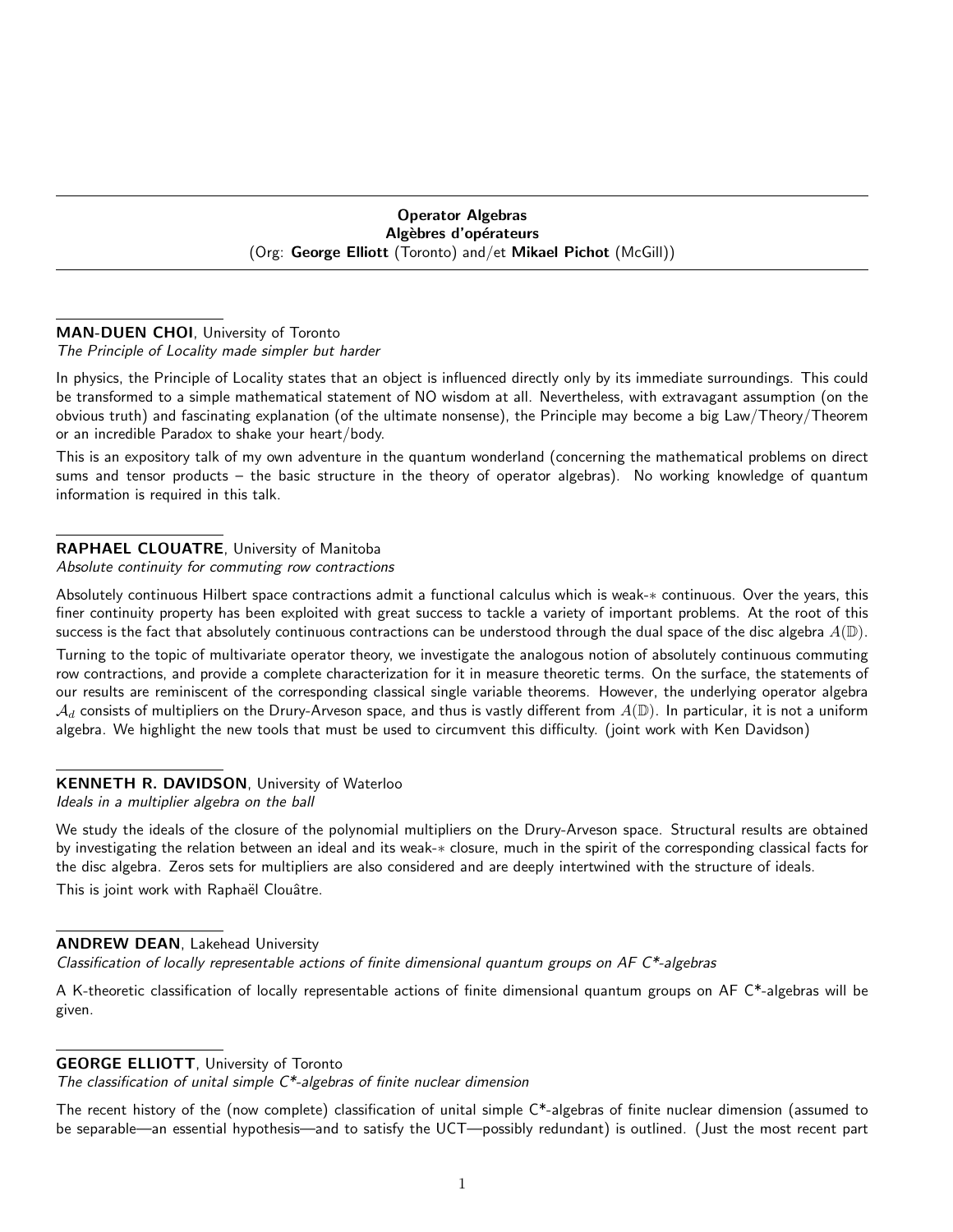takes up about five hundred pages, and necessary earlier work is spread out over another five hundred pages—with perhaps thirty authors directly involved.)

The question of other classes—for instance non-unital simple algebras—is still a challenging one.

# DOUG FARENICK, University of Regina

#### Fidelity preservation in operator algebras

The notion of fidelity has its origins in communication theory, where a quantitative measure of the accuracy of information transmission is sought. Not surprisingly, this concept has carried over to quantum information theory and has, in this latter setting, a formulation involving density operators and channels. The question of which channels preserve fidelity was answered by L. Molnar in 2001. Nevertheless, researches have returned to the issue in recent years, tweaking various hypotheses. With the aim of understanding the algebraic content of Molnar's result, I will report on joint work with S. Jaques and M. Rahaman in which we introduce, for unital C\*-algebras with a faithful tracial state, the notion of fidelity for pairs of positive elements of unit trace. Our main result is a characterisation of the structure of unital positive linear maps on the algebra that preserve fidelity.

## REMUS FLORICEL, University of Regina

CCR subproduct systems

In this presentation, we describe the subproduct systems of a class of quasi-free quantum dynamical semigroups of the CCR algebra. This is a joint work with A. Alzulaibani.

# THIERRY GIORDANO, Université d'Ottawa

 $\mathbb{Z}^d$ -odometers and Cohomology

Z-odometers are well-known examples of Cantor minimal systems. In particular, any two orbit equivalent Z-odometers are conjugate. In this talk, we will use two equivalent formulations of  $\mathbb{Z}^d$ -odometers to show that there exist orbit equivalent  $\mathbb{Z}^2$ -odometers which are not conjugate. It is a joint work with I. Putnam and C.F. Skau.

## MICHAEL HARTZ, University of Waterloo

Completely contractive representations of multiplier algebras of Nevanlinna-Pick spaces

Nevanlinna-Pick spaces are Hilbert function spaces which mirror some of the fine structure of the classical Hardy space on the unit disc. Their multiplier algebras are an important class of non self-adjoint operator algebras. In the spirit of previous work of Agler and Douglas-Misra-Sarkar, we investigate completely contractive representations of these multiplier algebras. In particular, we obtain a dilation result from a certain positivity property of the reproducing kernels. Moreover, we give a description of all boundary representations of a particular class of multiplier algebras. This is joint work with Raphaël Clouâtre.

# CRISTIAN IVANESCU, MacEwan University

The Cuntz semigroup of the tensor product of  $C^*$ -algebras

We study how the Cuntz semigroup of the tensor product,  $A \otimes A$ , of two identical C\*-algebras relates to the Cuntz semigroup of the  $C^*$ -algebra A. We restrict our attention to  $C^*$ -algebras which are unital, simple, nuclear, stably finite, Z-stable, satisfy the UCT, with finitely generated K-theory, trivial  $K_1$ -group and have stable rank one. This is joint work with Dan Kucerovsky (University of New Brunswick)

# MATTHEW KENNEDY, University of Waterloo

An intrinsic algebraic characterization of  $C^*$ -simplicity for discrete groups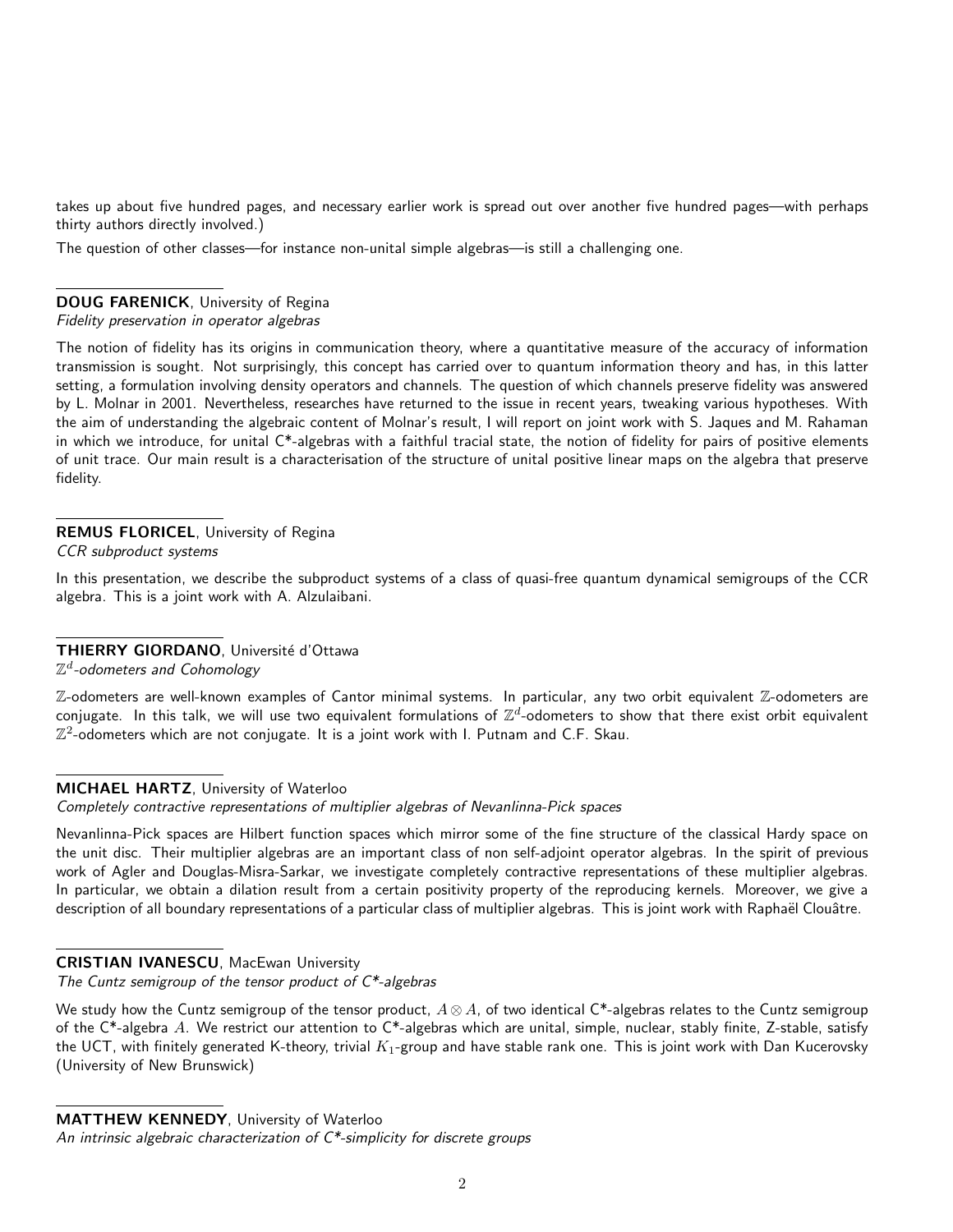A discrete group is said to be  $C^*$ -simple if its reduced  $C^*$ -algebra is simple. It is not difficult to see that a group with this property does not have any non-trivial normal amenable subgroups, however it was an open question for many years to determine whether the converse holds. Recent examples constructed by Le Boudec show that the answer to this question is negative, but raise the question of whether there is an intrinsic algebraic characterization of C\*-simplicity. In this talk I will discuss recent work providing such a characterization.

#### MASOUD KHALKHALI, Western Ontario

#### Logarithmic Sobolev Inequalities in Noncommutative Spaces

Unlike the classical Sobolev inequality, Gross' logarithmic Sobolev inequality is dimension independent. As such it plays an important role in analysis and probability theory on infinite dimensional spaces. The noncommutative analogue of a log Sobolev inequality for C\*-algebras seems to be an exceedingly difficult problem. In this talk I shall report on ongoing work and progress for noncommutative tori (joint work with S. Sadeghi).

DAVID KRIBS, University of Guelph Private algebras in quantum information

The complementarity of finite-dimensional private and correctable subsystems in quantum cryptography and error correction is a central example of the interplay between system and environment duality in open quantum system dynamics. In this talk, I will discuss a generalized notion of private quantum subsystems at the level of von Neumann algebras and present a generalized complementarity theorem with correctable subalgebras in arbitrary dimensions. This is joint work with Jason Crann, Rupert Levene and Ivan Todorov.

#### DAN KUCEROVSKY, University of New Brunwick at Fredericton Can C\*-algebraic quantum groups be classified by K-theory?

We report on extending the Elliott classification program to certain classes of quantum groups. We review first our results on compact-type AF Hopf C\*-algebras. In this case, we always have a tracial Haar state. Assuming a tracial Haar state is a very restrictive condition. We give classification results in the nontracial case for certain classes.

References:

http://projecteuclid.org/euclid.afa/1429286040

http://link.springer.com/article/10.1007

http://link.springer.com/article/10.1007

https://mr.math.ca/article/on-an-abstract-classification-of-finite-dimensional-hopf-c-algebras/

#### MARTINO LUPINI, California Institute of Technology The noncommutative Poulsen simplex

The Poulsen simplex is the unique metrizable Choquet simplex with dense extreme boundary. I will explain how one can define the natural noncommutative analog of such an object in the context of operator systems.

## ROBERT MARTIN, University of Cape Town

Aleksandrov-Clark theory for the Drury-Arveson multiplier algebra

The classical Aleksandrov-Clark theory for contractive analytic functions  $b$  on the unit disk studies the spectral and associated function theory of a family of rank-one unitary perturbations of the restriction of the backward shift to the deBranges-Rovnyak space  $K(b)$ . (Recall  $K(b)$  is a reproducing kernel Hilbert space of analytic functions in the disk which is contractively contained in the Hardy space  $H^2$ ).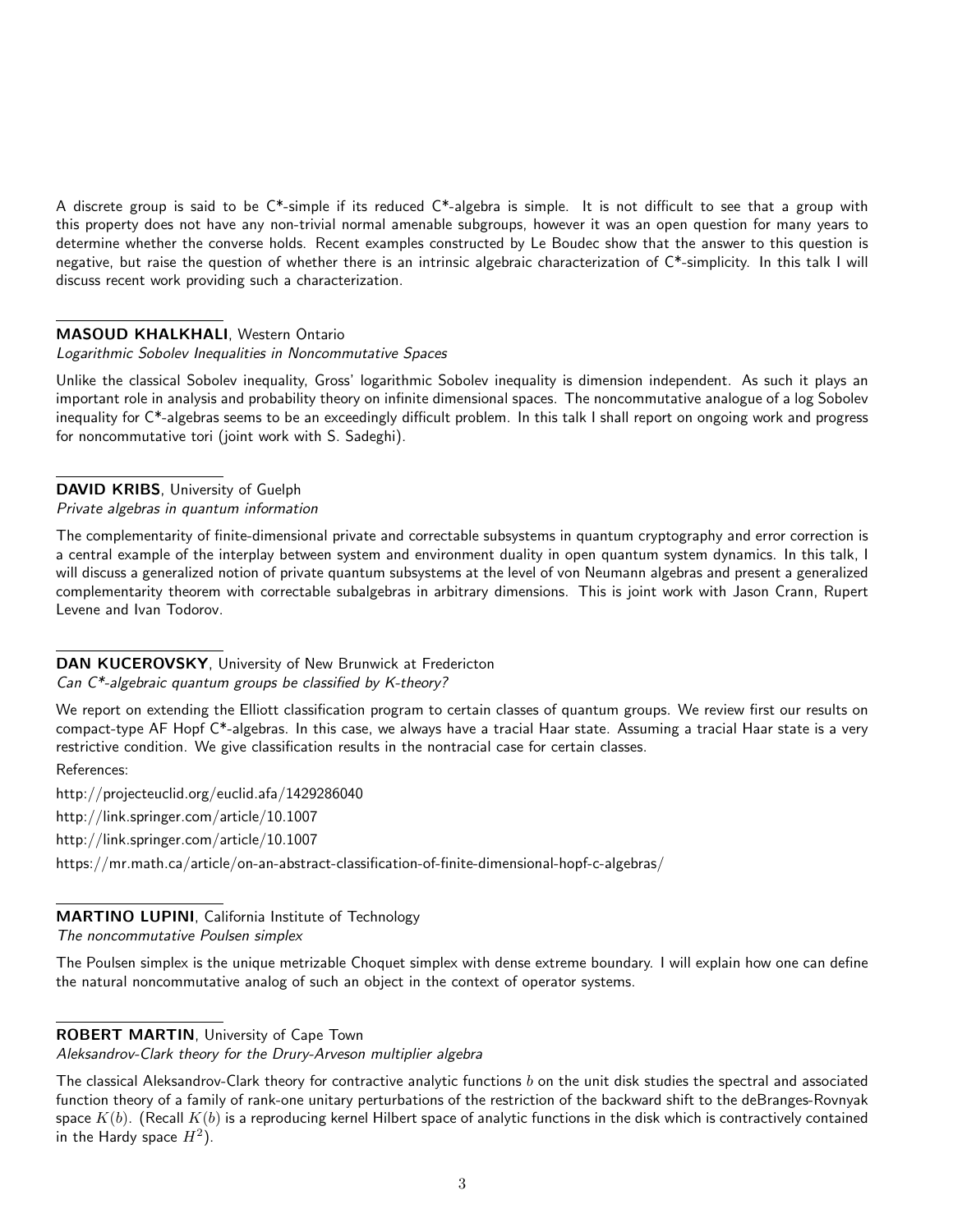We will present recent progress on extending this theory to the closed unit ball of the multiplier algebra of vector-valued Drury-Arveson space. This will include the development of a noncommutative Herglotz representation formula, solutions to the Gleason problem in  $K(b)$ , and a connection between (quasi-)extreme points and boundary representations of the Cuntz-Toeplitz algebra relative to a certain symmetrized subsystem of the Cuntz-Toeplitz operator system.

# JAMIE MINGO, Queen's University

## Freeness and the Partial Transpose

The partial transpose has been of interest for some time in quantum information theory. Recent joint work with Mihai Popa and Emily Redelmeier has shown that the partial transpose of a block matrix can be asymptotically free from itself. I will present some recent results on Wishart and Haar distributed unitary/orthogonal random matrices.

# MATTHIAS NEUFANG, Carleton University and University Lille 1

Measures of Arens regularity and irregularity

The bidual of a Banach algebra is naturally equipped with two products, the left and right Arens products. The algebra is called Arens regular if these multiplications coincide, which is the case for all operator algebras. We shall present various ways in which one can measure the degree of Arens regularity and irregularity, considering mainly algebras associated with locally compact groups and quantum groups. This includes the affirmative solution to the Ghahramani-Lau conjecture (formulated in 1995) stating that the measure algebra of any locally compact group is strongly Arens irregular, in the sense of Dales-Lau; the latter is joint work with V. Losert, J. Pachl and J. Steprans.

## **ZHUANG NIU, University of Wyoming**

The classification of finite simple unital nuclear  $C^*$ -algebras

Consider the class of simple unital separable nuclear C\*-algebras which can be rationally tracially approximated by subhomogeneous C\*-algebras with one-dimensional spectra. Then the Jiang-Su stable UCT algebras in this concrete class can be classified by the Elliott invariant. On the other hand, any finite unital UCT algebra with finite nuclear dimension is actually in this class, and hence this gives a classification of the unital UCT C\*-algebras with finite nuclear dimension.

The talk is based on joint works with George A. Elliott, Guihua Gong and Huaxin Lin.

# ANNALISA PANATI, McGill and University of Toulon

Energy conservation, return to equilibrium and modular theory

Using methods of spectral analysis and modular theory of operator algebras, we study the energy transfers between a small system S and a reservoir  $R$  in the process of return to equilibrium. More precisely, we consider a microscopic Hamiltonian model describing a finite level quantum system S coupled to an infinitely extended thermal reservoir  $R$  at inverse temperature β, where the coupling strength depend on a constant λ. We consider the measures  $P_{S,\lambda,t}$  and  $P_{R,\lambda,t}$  obtained through a two measurement protocol at times 0 and t, for fixed  $\lambda$ . Assuming that the coupled system is mixing, we can show that in a suitable limit regime for  $\lambda$  and t, the limiting measures coincide. This result strengthens the first law of thermodynamics for open quantum systems, which is a statement concerning only the averages of  $P_{S,\lambda,t}$  and  $P_{R,\lambda,t}$  (joint work with V. Jaksic, J. Panangaden, C-A. Pillet).

## TIMOTHY RAINONE, University of Waterloo

Noncommutative Topological Dynamics and Finiteness in C\*-Crossed Products

We will discuss group actions on C\*-algebras by interpreting dynamical phenomena  $K$ -theoretically, that is, by the induced actions on the  $K_0$ - group and the Cuntz semigroup.  $K$ -theoretic characterizations of minimality, topological freeness, and topological transitivity are given and used to generate examples of noncommutative systems with these properties. In the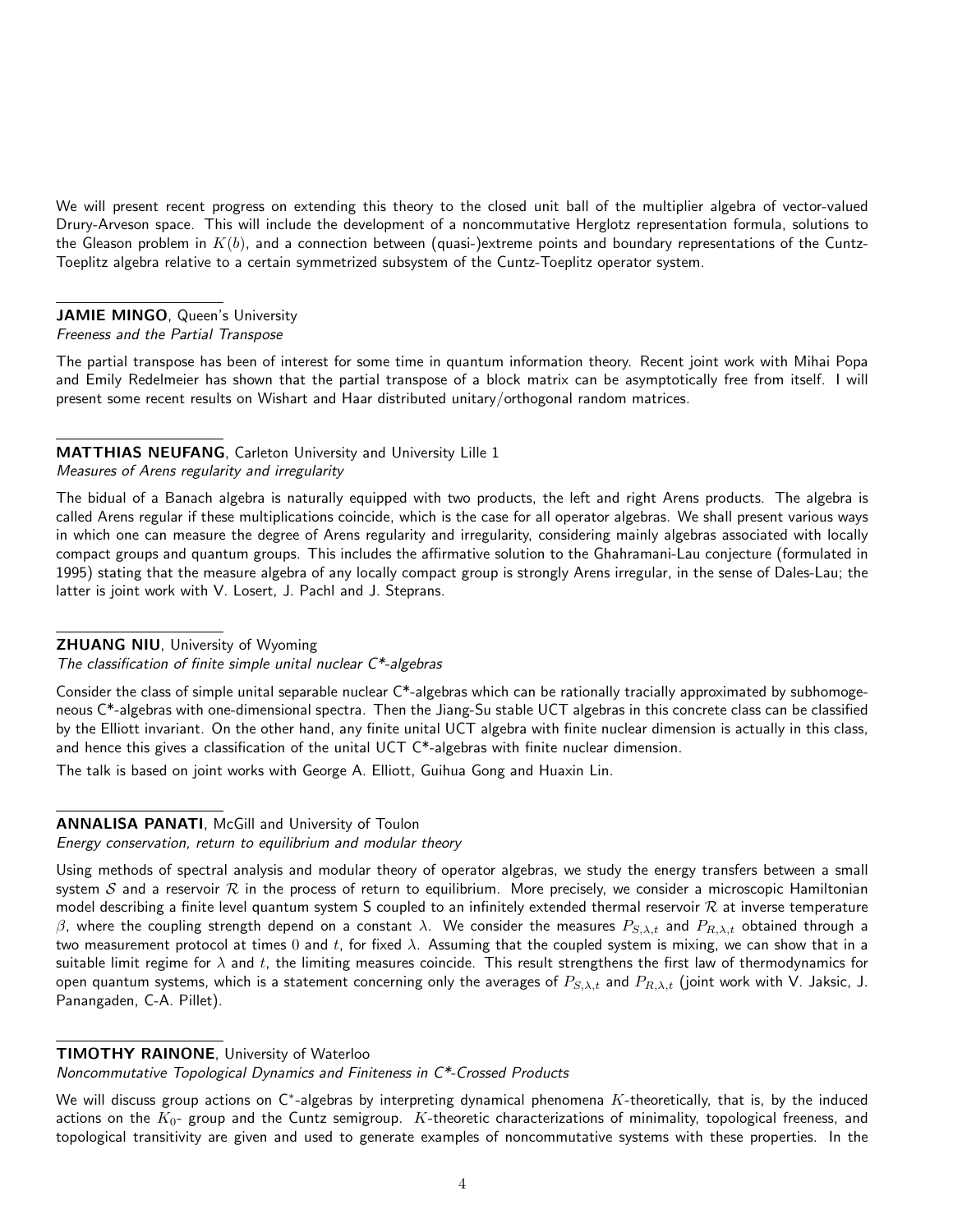presence of sufficiently many projections we introduce the noncommutative type semigroup which witnesses the finite or rather infinite nature of the underlying action.

#### EMILY REDELMEIER,

#### **SUTANU ROY, Carleton University** Duality for convex monoids

Every C\*-algebra gives rise to an effect module and a convex space of states, which are connected via Kadison duality. We explore this duality for the finite-dimensional Hopf algebras coming from finite groups. When the Hopf algebra is the function algebra or the group algebra of a finite group, the resulting state spaces form convex monoids. We will prove that both these convex monoids can be obtained from the other one by taking a coproduct of density matrices on the irreducible representations. We will also show that the same holds for a tensor product of a group and a function algebra. This is a joint work with Frank Roumen.

## ANAMARIA SAVU, University of Alberta

Spectral gap of a class of unbounded, positive-definite operators

The spectra of Toeplitz operators is well understood. We use the properties of the spectra of Toeplitz operators to understand the spectra of a class of unbounded, positive-definite operators.

## CHRIS SCHAFHAUSER, University of Waterloo

MF Traces and Crossed Products

We give a definition of MF traces are  $C^*$ -algebras which is an analogue of the quasidiagonal traces defined by N. Brown. Roughly, a tracial state  $\tau$  on a  $C^*$ -algebras  $A$  is MF if there is a sequence of finite rank \*-linear functions on  $A$  which are asymptotically multiplicative and asymptotically recover the trace  $\tau.$  Given an action of a group  $G$  on a  $C^*$ -algebra  $A$  and an invariant trace  $\tau$  on A, we consider when the induced trace on  $A \rtimes G$  is MF.

## ADAM SIERAKOWSKI, University of Victoria

The general linear group as a complete invariant for  $C^*$ -algebras

In 1955 Dye proved that two von Neumann factors not of type  $I_{2n}$  are isomorphic (via a linear or a conjugate linear \*isomorphism) if and only if their unitary groups are isomorphic as abstract groups. We consider an analogue for  $C^*$ -algebras. We show that the topological general linear group is a classifying invariant for simple, unital AH-algebras of slow dimension growth and of real rank zero, and the abstract general linear group is a classifying invariant for unital Kirchberg algebras in UCT. This is join work with Prof Thierry Giordano.

## NICO SPRONK, University of Waterloo

On similarity for completley bounded representations of Fourier algebras

Let  $G$  be a locally compact group. Dixmier's unitarization theorem for bounded continuous group representations may be restated as follows: if G is amenable, then every bounded representation for the group algebra on a Hilbert space,  $\pi$ :  $L^1(G) \to \mathcal{B}(\mathcal{H})$ , admits an invertible  $S$  in  $\mathcal{B}(\mathcal{H})$  for which

$$
S\pi(\cdot)S^{-1} \text{ is a } *-\text{representation, and } ||S|| ||S^{-1}|| \le ||\pi||^2. \tag{\dagger}
$$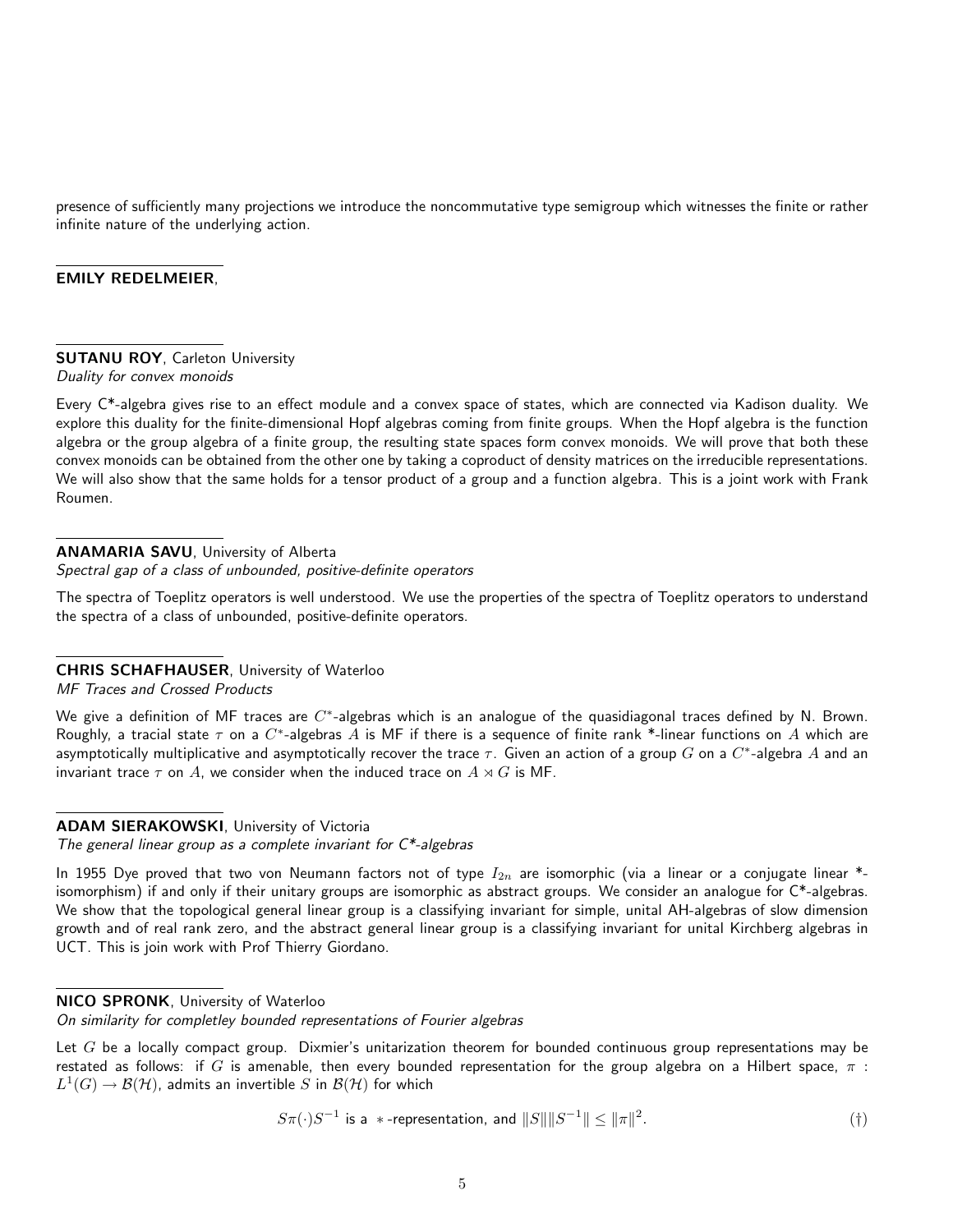In the '90s, Pisier showed that (†) implies amenability of  $G.$  The Fourier algebra  $A(G)$  is the dual object to  $L^1(G)$  in a manner which generalizes Pontryagin duality. It is a commutative self-adjoint Banach algebra of functions on  $G$  which is the predual of the von Neuman algebra generated by the left regular representation of G. As such, the operator space structure on  $A(G)$ is generally non-trivial. However, every \*-representation of  $A(G)$  factors through the commutative C\*-algebra of continuous functions vanishing at infinity  $C_0(G)$ , and hence is completley bounded. Due to the considerations around the duality of  $A(G)$ with  $L^1(G)$ , we suspect that for any completely bounded representation  $\pi:A(G)\to\mathcal B(\mathcal H)$  that there is an  $S$  in  $\mathcal B(\mathcal H)$  for which an analogue of (†) holds. H.H. Lee (Seoul) and E. Samei (Saskatchewan) and I have found a proof for this result for a wide class of groups which includes amenable groups and small-invariant neighbourhood (hence discrete) groups.

#### CHARLES STARLING, University of Ottawa

C\*-algebras generated by partial isometries and amenability

If  $G$  is a discrete countable group, then the following are equivalent

- $G$  is amenable
- The action of  $G$  on a point is amenable
- Every action of  $G$  is amenable
- $C^*(G)$  is nuclear

Here we address the question of how to generalize the above list to when  $G$  is replaced by an inverse semigroup  $S$ . This generalization is motivated by the fact that many  $C^*$ -algebras are generated by sets of partial isometries closed under adjoint and product, and such a set is necessarily an inverse semigroup. Hence such algebras will be quotients of the universal C\*algebra  $C^*(S)$  of some inverse semigroup  $S$ . We show that the last three points above are equivalent for an inverse semigroup  $S$  when "a point" is replaced by "its spectrum", and propose that these statements furnish a good candidate for the definition of amenability for an inverse semigroup.

## ALESSANDRO VIGNATI, York University

On Ulam stability

We prove some stability results for certain classes of  $C^*$ -algebras. We prove that whenever A is a finite-dimensional  $C^*$ -algebra, B is a C\*-algebra and  $\phi\colon A\to B$  is approximately a \*-homomorphism then there is an actual \*-homomorphism close to  $\phi$  by a factor depending only on how far is  $\phi$  from being a \*-homomorphism and not on A, B or  $\phi$ . Proceeding further we extend our results to other classes of C\*-algebras, hinting some applications. This is joint work with Paul McKenney.

## MARIA-GRAZIA VIOLA, Lakehead University

 $C^*$ -algebras non-isomorphic to their opposite algebras and the UCT

There are several examples in the literature of factors of type  $II_1$  and type III which are not isomorphic to their opposite algebras. Since a  $C^*$ -algebra isomorphism of von Neumann algebras is necessarily a von Neumann algebra isomorphism, these are also examples of simple  $C^*$ -algebras not isomorphic to their opposite algebras. However, none of these examples is separable or exact in the C<sup>∗</sup> -algebra sense. We show that there exist uncountably many mutually nonisomorphic simple separable stably finite unital exact  $C^*$ -algebras which are not isomorphic to their opposite algebras. In particular, we prove that there are uncountably many possibilities for the  $K_0$ -group, the  $K_1$ -group, and the tracial state space of such an algebra. We also show that these  $C^*$ -algebras satisfy the Universal Coefficient Theorem. This is joint work with C. Phillips.

#### QINGYUN WANG, University of Toronto

Classification of certain inductive limit actions of compact groups on AF algebras

An action of a compact group on an AF algebra is called an inductive limit action, if there is a sequence of finite-dimensional subalgebras, each of which is invariant under the action, whose union is dense. If the restrictions on the finite-dimensional